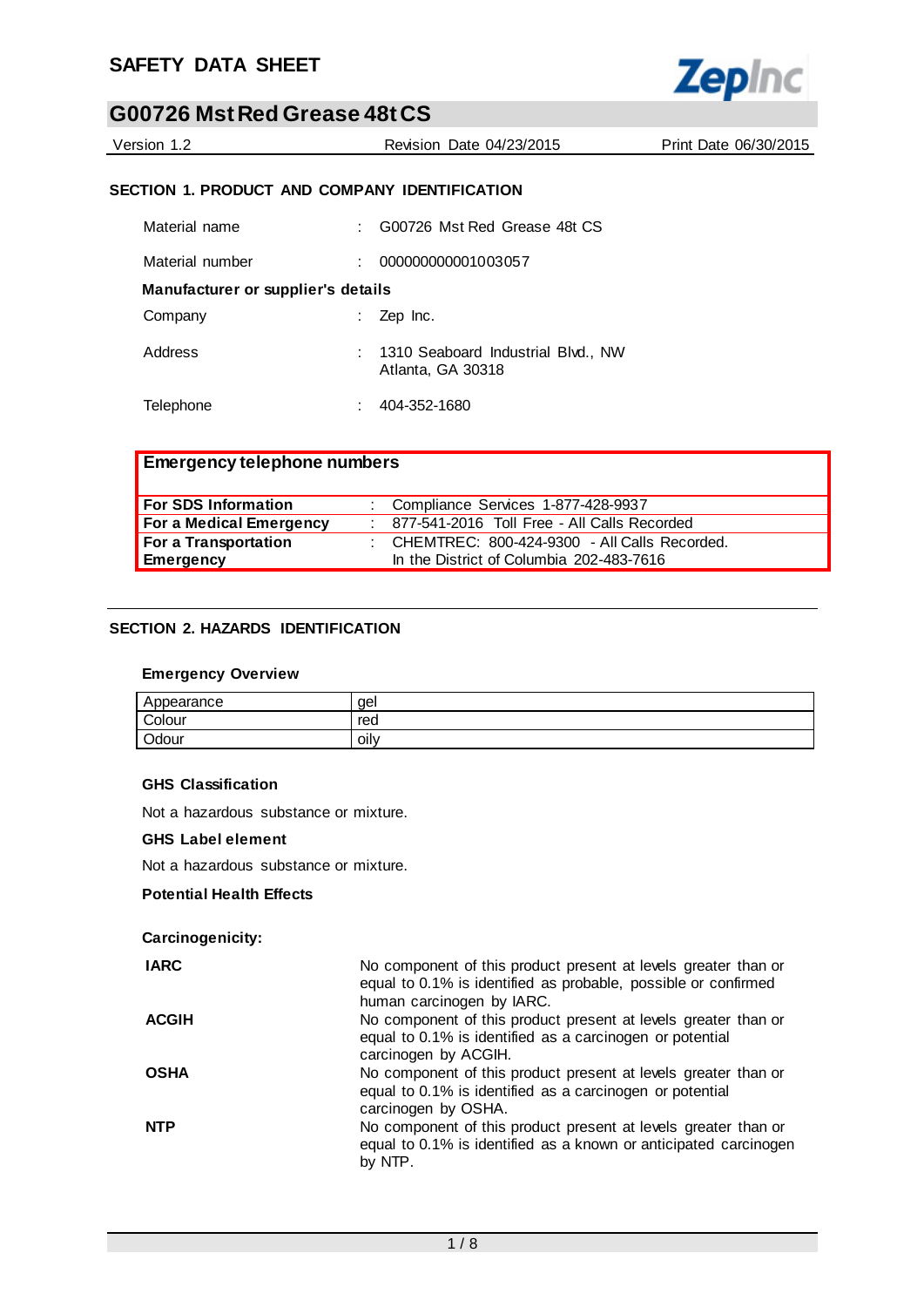

Version 1.2 Revision Date 04/23/2015 Print Date 06/30/2015

# **SECTION 3. COMPOSITION/INFORMATION ON INGREDIENTS**

Substance / Mixture : Mixture

#### **Hazardous components**

| <b>Chemical Name</b>                                         | CAS-No.    | Concentration [%] |
|--------------------------------------------------------------|------------|-------------------|
| Distillates (petroleum), hydrotreated light<br>naphthenic    | 64742-53-6 | l >= 70 - < 90 l  |
| Distillates (petroleum), solvent-refined heavy<br>paraffinic | 64741-88-4 | $\ge$ 0.1 - < 1   |

# **SECTION 4. FIRST AID MEASURES**

| General advice          | : Do not leave the victim unattended.                                                                                                                                                                                                              |
|-------------------------|----------------------------------------------------------------------------------------------------------------------------------------------------------------------------------------------------------------------------------------------------|
| If inhaled              | : Remove person to fresh air. If signs/symptoms continue, get<br>medical attention.                                                                                                                                                                |
| In case of skin contact | : In case of contact, immediately flush skin with soap and plenty<br>of water.<br>Take off contaminated clothing and shoes immediately.<br>Get medical attention if irritation develops and persists.<br>Wash contaminated clothing before re-use. |
| In case of eye contact  | : Remove contact lenses.<br>Protect unharmed eye.<br>If eye irritation persists, consult a specialist.                                                                                                                                             |
| If swallowed            | : Keep respiratory tract clear.<br>Do not give milk or alcoholic beverages.<br>Never give anything by mouth to an unconscious person.<br>If symptoms persist, call a physician.                                                                    |

#### **SECTION 5. FIREFIGHTING MEASURES**

| Suitable extinguishing media                     | : Dry chemical                                                                                               |
|--------------------------------------------------|--------------------------------------------------------------------------------------------------------------|
| Hazardous combustion<br>products                 | : Carbon dioxide (CO2)<br>Carbon monoxide<br>Smoke                                                           |
| Specific extinguishing<br>methods                | : Use extinguishing measures that are appropriate to local<br>circumstances and the surrounding environment. |
| Special protective equipment<br>for firefighters | : Wear self-contained breathing apparatus for firefighting if<br>necessary.                                  |

#### **SECTION 6. ACCIDENTAL RELEASE MEASURES**

| Personal precautions,    | : Use personal protective equipment. |
|--------------------------|--------------------------------------|
| protective equipment and | Ensure adequate ventilation.         |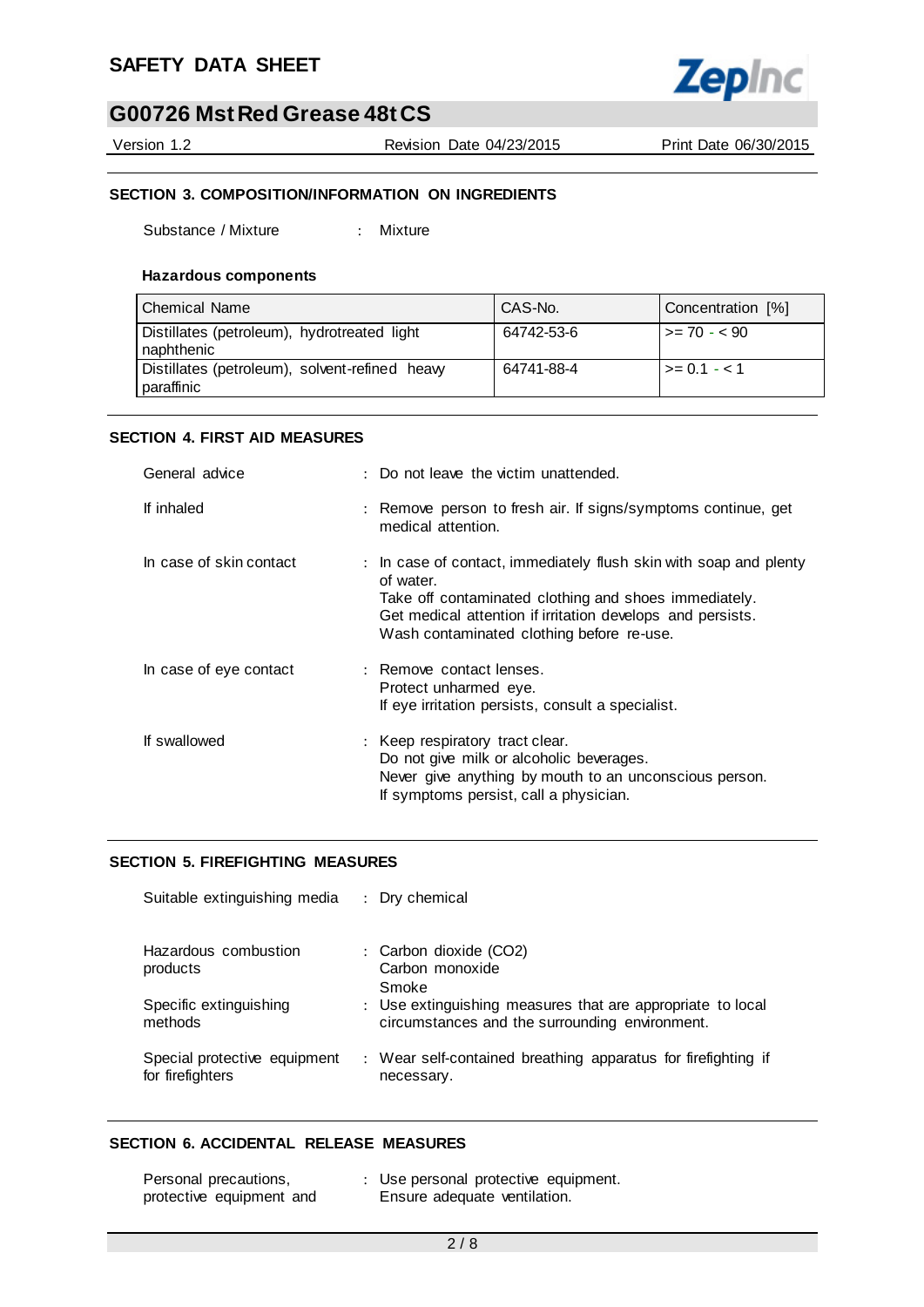

| Version 1.2                                              | <b>Revision Date 04/23/2015</b>                                                                                                                                                                  | Print Date 06/30/2015 |
|----------------------------------------------------------|--------------------------------------------------------------------------------------------------------------------------------------------------------------------------------------------------|-----------------------|
| emergency procedures                                     | Refer to protective measures listed in sections 7 and 8.                                                                                                                                         |                       |
| Environmental precautions                                | : Prevent further leakage or spillage.<br>Clean contaminated floors and objects thoroughly while<br>observing environmental regulations.                                                         |                       |
| Methods and materials for<br>containment and cleaning up | : Soak up with inert absorbent material (e.g. sand, silica gel,<br>acid binder, universal binder, sawdust).<br>Sweep up or vacuum up spillage and collect in suitable<br>container for disposal. |                       |

# **SECTION 7. HANDLING AND STORAGE**

| Advice on safe handling     | : For personal protection see section 8.<br>Smoking, eating and drinking should be prohibited in the<br>application area. |
|-----------------------------|---------------------------------------------------------------------------------------------------------------------------|
| Conditions for safe storage | : Electrical installations / working materials must comply with<br>the technological safety standards.                    |
| Materials to avoid          | : Oxidizing agents                                                                                                        |

# **SECTION 8. EXPOSURE CONTROLS/PERSONAL PROTECTION**

#### **Components with workplace control parameters**

| Components | CAS-No. | Value type<br>(Form of<br>exposure) | Control<br>parameters /<br>Permissible<br>concentration | <b>Basis</b> |
|------------|---------|-------------------------------------|---------------------------------------------------------|--------------|
|            |         | TWA (total<br>dust)                 | 30 mg/m3 /<br>$%SiO2+2$                                 | OSHA Z-3     |
|            |         | <b>TWA</b><br>(respirable)          | 10 mg/m $3/$<br>$%SiO2+2$                               | OSHA Z-3     |
|            |         | <b>TWA</b><br>(respirable)          | 250 mppcf /<br>%SiO2+5                                  | OSHA Z-3     |
|            |         | <b>TWA</b><br>(Respirable<br>dust)  | $0.05$ mg/m $3$                                         | NIOSH REL    |

Contains no substances with occupational exposure limit values.

# **Personal protective equipment** Respiratory protection : No personal respiratory protective equipment normally required. Hand protection

| Hand protection<br>Remarks | : The suitability for a specific workplace should be discussed<br>with the producers of the protective gloves. |
|----------------------------|----------------------------------------------------------------------------------------------------------------|
| Eye protection             | : Safety glasses                                                                                               |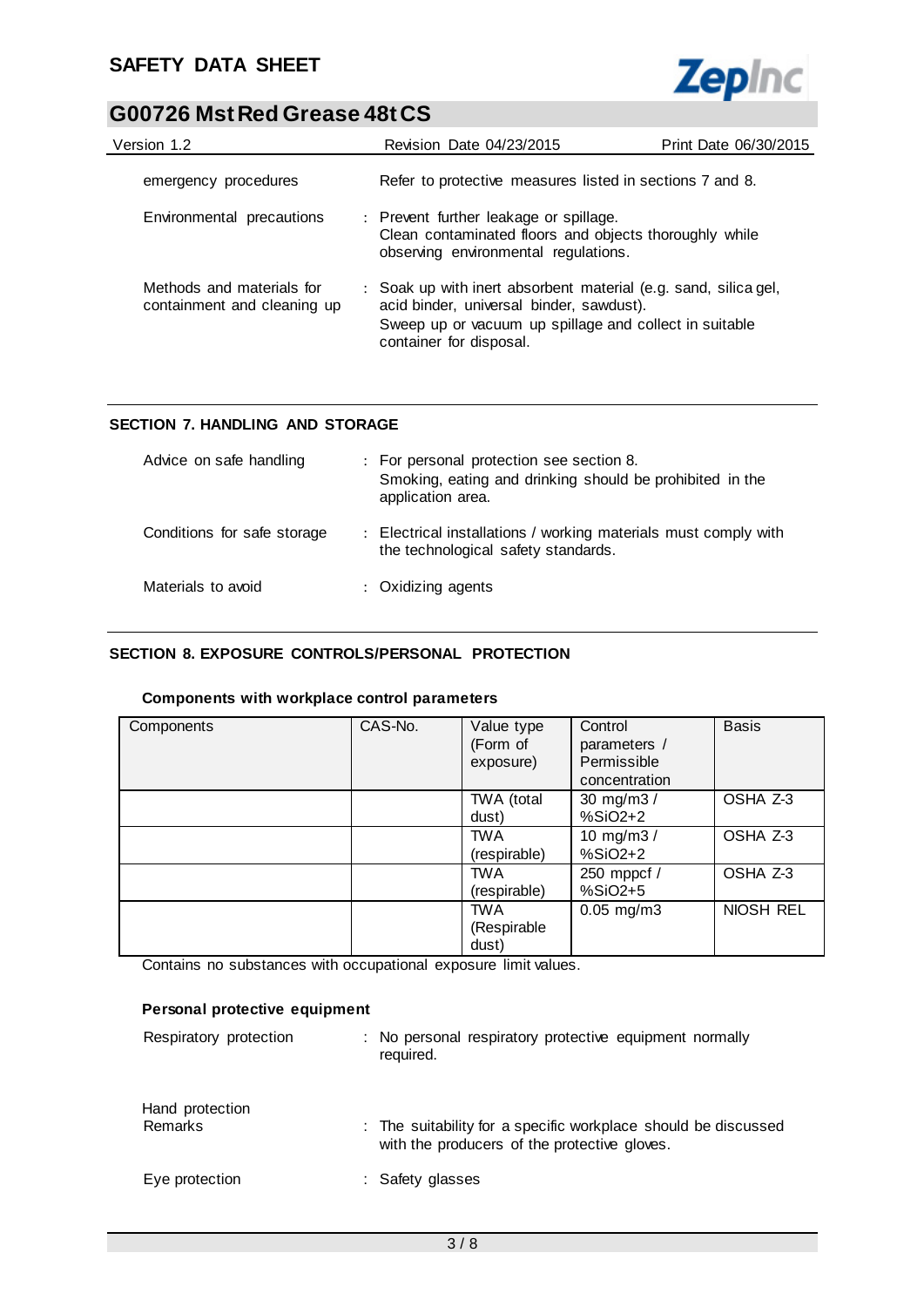# **SAFETY DATA SHEET**



# **G00726 Mst Red Grease 48t CS**

| Version 1.2              | Revision Date 04/23/2015               | Print Date 06/30/2015 |
|--------------------------|----------------------------------------|-----------------------|
| Skin and body protection | : Protective suit                      |                       |
| Hygiene measures         | : General industrial hygiene practice. |                       |

# **SECTION 9. PHYSICAL AND CHEMICAL PROPERTIES**

| Appearance                                 | gel                                      |
|--------------------------------------------|------------------------------------------|
| Colour                                     | red<br>$\ddot{\cdot}$                    |
| Odour                                      | oily                                     |
| Odour Threshold                            | no data available<br>$\ddot{\cdot}$      |
| рH                                         | not applicable                           |
| Boiling point                              | not applicable<br>$\ddot{\cdot}$         |
| Flash point                                | $\ddot{\cdot}$<br>not applicable         |
| Evaporation rate                           | no data available<br>$\ddot{\cdot}$      |
| Upper explosion limit                      | not applicable<br>$\ddot{\cdot}$         |
| Lower explosion limit                      | not applicable<br>÷                      |
| Vapour pressure                            | no data available<br>$\ddot{\cdot}$      |
| Relative vapour density                    | no data available<br>÷                   |
| Density                                    | 0.988 g/cm3                              |
| Solubility(ies)                            |                                          |
| Water solubility                           | insoluble<br>÷                           |
| Partition coefficient: n-<br>octanol/water | no data available<br>÷                   |
| Auto-ignition temperature                  | not determined<br>÷                      |
| Thermal decomposition                      | no data available<br>÷                   |
| Viscosity                                  |                                          |
| Viscosity, kinematic                       | > 10,000 mm2/s (40 °C)<br>$\ddot{\cdot}$ |

# **SECTION 10. STABILITY AND REACTIVITY**

| Reactivity                            | : Stable                                       |
|---------------------------------------|------------------------------------------------|
| Chemical stability                    | : Stable under normal conditions.              |
| Possibility of hazardous<br>reactions | : Stable under recommended storage conditions. |
| Conditions to avoid                   | : no data available                            |
| Incompatible materials                | : Oxidizing agents                             |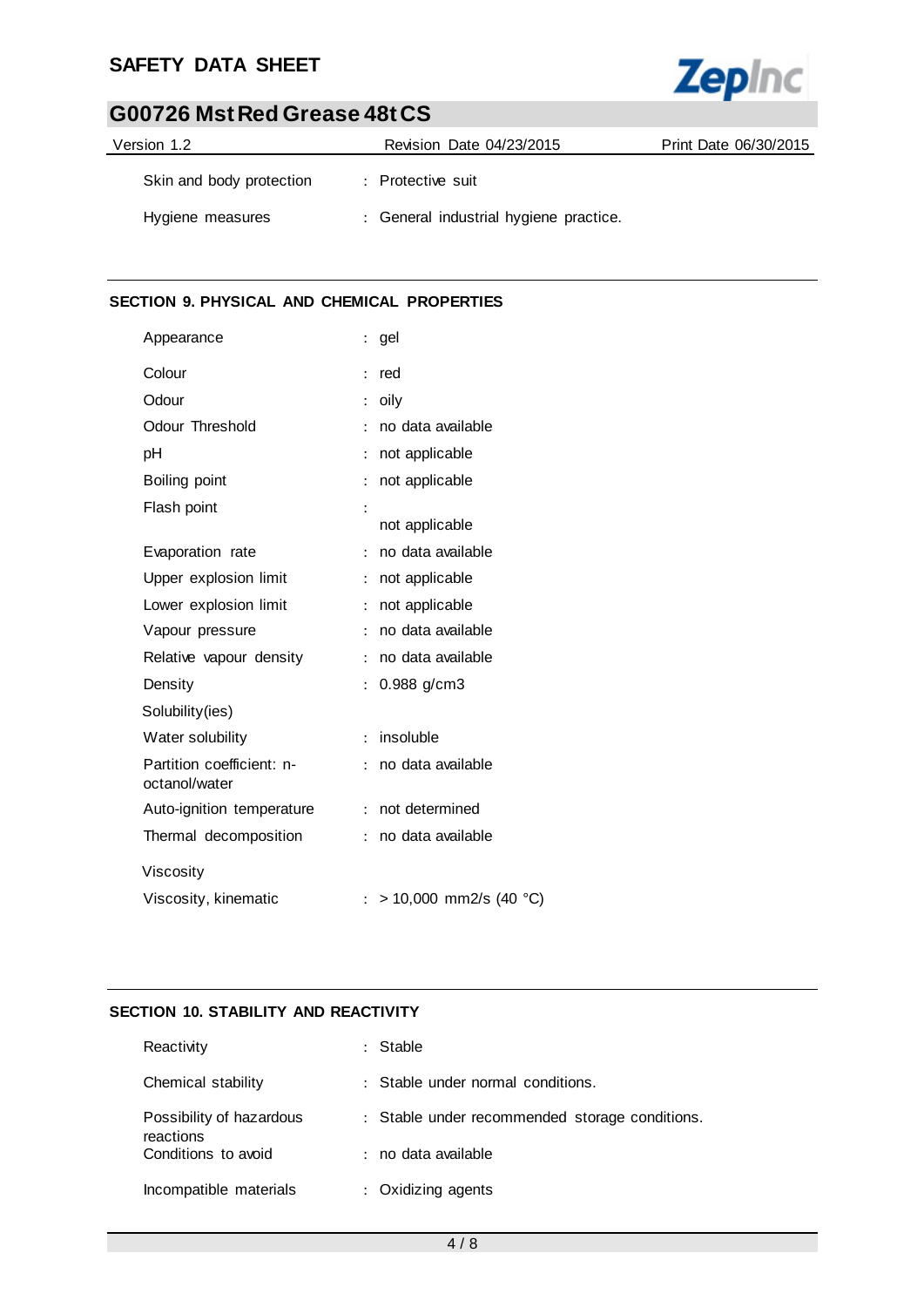# **SAFETY DATA SHEET**



# **G00726 Mst Red Grease 48t CS**

| Version 1.2                         | Revision Date 04/23/2015                                                | Print Date 06/30/2015 |
|-------------------------------------|-------------------------------------------------------------------------|-----------------------|
| Hazardous decomposition<br>products | : Carbon monoxide, carbon dioxide and unburned<br>hydrocarbons (smoke). |                       |

### **SECTION 11. TOXICOLOGICAL INFORMATION**

# **Acute toxicity**

no data available

#### **Skin corrosion/irritation**

no data available

#### **Serious eye damage/eye irritation**

no data available

#### **Respiratory or skin sensitisation**

no data available

#### **Germ cell mutagenicity**

no data available

# **Carcinogenicity**

# **Product:**

Carcinogenicity - Assessment : Not classifiable as a human carcinogen.

#### **Reproductive toxicity**

#### no data available

#### **Distillates (petroleum), hydrotreated light naphthenic: Distillates (petroleum), solvent-refined heavy paraffinic:**

#### **STOT - single exposure**

no data available

#### **STOT - repeated exposure**

no data available

#### **Aspiration toxicity**

no data available

### **Further information**

**Product:**

Remarks: no data available

### **SECTION 12. ECOLOGICAL INFORMATION**

### **Ecotoxicity**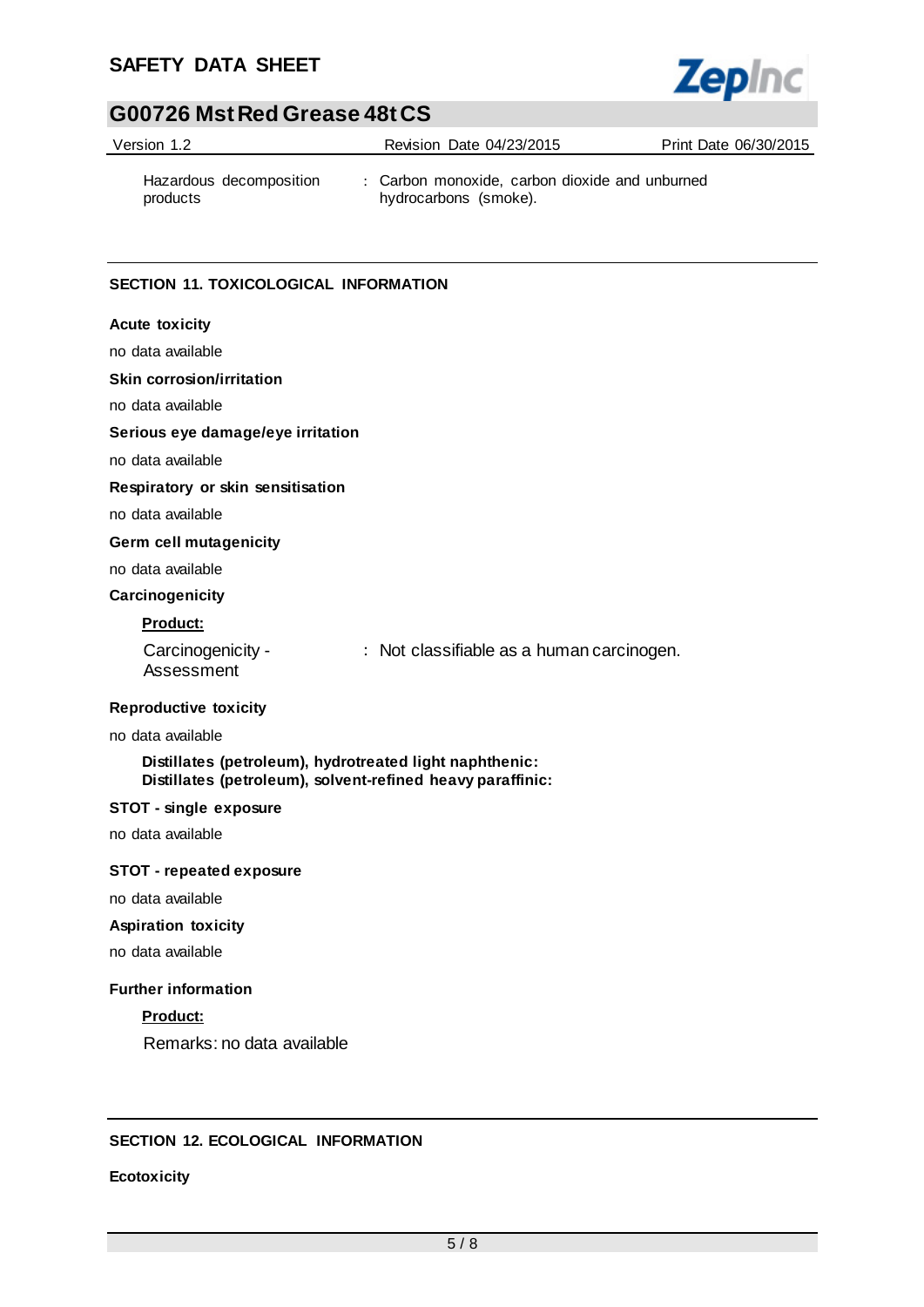

| Version 1.2                                                                                                                                                  | Revision Date 04/23/2015                                                                                                                                                         | Print Date 06/30/2015 |
|--------------------------------------------------------------------------------------------------------------------------------------------------------------|----------------------------------------------------------------------------------------------------------------------------------------------------------------------------------|-----------------------|
| no data available                                                                                                                                            |                                                                                                                                                                                  |                       |
| Persistence and degradability                                                                                                                                |                                                                                                                                                                                  |                       |
| no data available<br><b>Bioaccumulative potential</b>                                                                                                        |                                                                                                                                                                                  |                       |
| <b>Product:</b>                                                                                                                                              |                                                                                                                                                                                  |                       |
| Partition coefficient: n- : Remarks: no data available<br>octanol/water<br><b>Components:</b><br>Distillates (petroleum), solvent-refined heavy paraffinic : |                                                                                                                                                                                  |                       |
| Partition coefficient: n-<br>octanol/water                                                                                                                   | $\therefore$ log Pow: 5                                                                                                                                                          |                       |
| <b>Mobility in soil</b>                                                                                                                                      |                                                                                                                                                                                  |                       |
| no data available                                                                                                                                            |                                                                                                                                                                                  |                       |
| Other adverse effects                                                                                                                                        |                                                                                                                                                                                  |                       |
| no data available<br><b>Product:</b>                                                                                                                         |                                                                                                                                                                                  |                       |
| Regulation                                                                                                                                                   | 40 CFR Protection of Environment; Part 82 Protection of<br>Stratospheric Ozone - CAA Section 602 Class I<br>Substances                                                           |                       |
| Remarks                                                                                                                                                      | This product neither contains, nor was manufactured<br>with a Class I or Class II ODS as defined by the U.S.<br>Clean Air Act Section 602 (40 CFR 82, Subpt. A, App.A<br>$+$ B). |                       |
| Additional ecological<br>information                                                                                                                         | $:$ no data available                                                                                                                                                            |                       |

### **SECTION 13. DISPOSAL CONSIDERATIONS**

| Disposal methods       |                                                                                                                                                                                 |
|------------------------|---------------------------------------------------------------------------------------------------------------------------------------------------------------------------------|
| Waste from residues    | : Do not dispose of waste into sewer.<br>Do not contaminate ponds, waterways or ditches with<br>chemical or used container.<br>Dispose of in accordance with local regulations. |
| Contaminated packaging | : Empty containers should be taken to an approved waste<br>handling site for recycling or disposal.                                                                             |

### **SECTION 14. TRANSPORT INFORMATION**

Transportation Regulation: 49 CFR (USA): NOT REGULATED AS DANGEROUS GOODS OR HAZARDOUS MATERIAL

Transportation Regulation: IMDG (Vessel):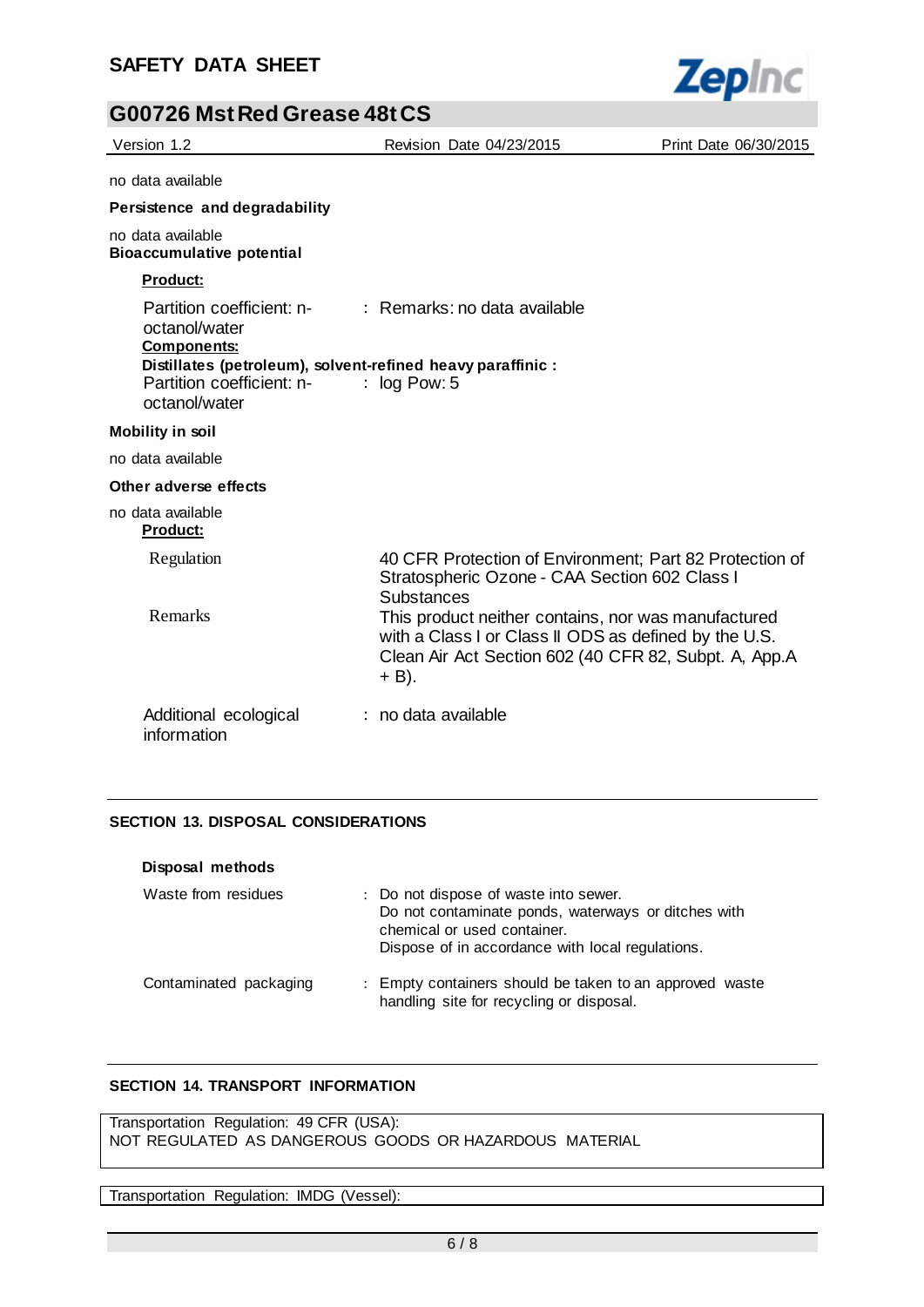# **SAFETY DATA SHEET**



# **G00726 Mst Red Grease 48t CS**

Version 1.2 Revision Date 04/23/2015 Print Date 06/30/2015

NOT REGULATED AS DANGEROUS GOODS OR HAZARDOUS MATERIAL

Transportation Regulation: IATA (Cargo Air): NOT REGULATED AS DANGEROUS GOODS OR HAZARDOUS MATERIAL

Transportation Regulation: IATA (Passenger Air): NOT REGULATED AS DANGEROUS GOODS OR HAZARDOUS MATERIAL

Transportation Regulation: TDG (Canada): NOT REGULATED AS DANGEROUS GOODS OR HAZARDOUS MATERIAL

### **SECTION 15. REGULATORY INFORMATION**

#### **EPCRA - Emergency Planning and Community Right-to-Know Act**

#### **CERCLA Reportable Quantity**

This material does not contain any components with a CERCLA RQ.

#### **SARA 304 Extremely Hazardous Substances Reportable Quantity**

This material does not contain any components with a section 304 EHS RQ.

| SARA 311/312 Hazards      | $:$ No SARA Hazards                                                                                                                                                                                    |
|---------------------------|--------------------------------------------------------------------------------------------------------------------------------------------------------------------------------------------------------|
| <b>SARA 302</b>           | : SARA 302: No chemicals in this material are subject to the<br>reporting requirements of SARA Title III, Section 302.                                                                                 |
| <b>SARA 313</b>           | : SARA 313: This material does not contain any chemical<br>components with known CAS numbers that exceed the<br>threshold (De Minimis) reporting levels established by SARA<br>Title III, Section 313. |
| <b>California Prop 65</b> | This product does not contain any chemicals known to State of<br>California to cause cancer, birth defects, or any other<br>reproductive harm.                                                         |

#### **The components of this product are reported in the following inventories:**

| <b>TSCA</b>  | On TSCA Inventory                                                   |
|--------------|---------------------------------------------------------------------|
| <b>DSL</b>   | This product contains one or several components that are not on the |
|              | Canadian DSL nor NDSL.                                              |
| <b>AICS</b>  | Not in compliance with the inventory                                |
| <b>NZIoC</b> | Not in compliance with the inventory                                |
| <b>PICCS</b> | Not in compliance with the inventory                                |
| <b>IECSC</b> | Not in compliance with the inventory                                |

#### **Inventory Acronym and Validity Area Legend:**

AICS (Australia), DSL (Canada), IECSC (China), REACH (European Union), ENCS (Japan), ISHL (Japan), KECI (Korea), NZIoC (New Zealand), PICCS (Philippines), TSCA (USA)